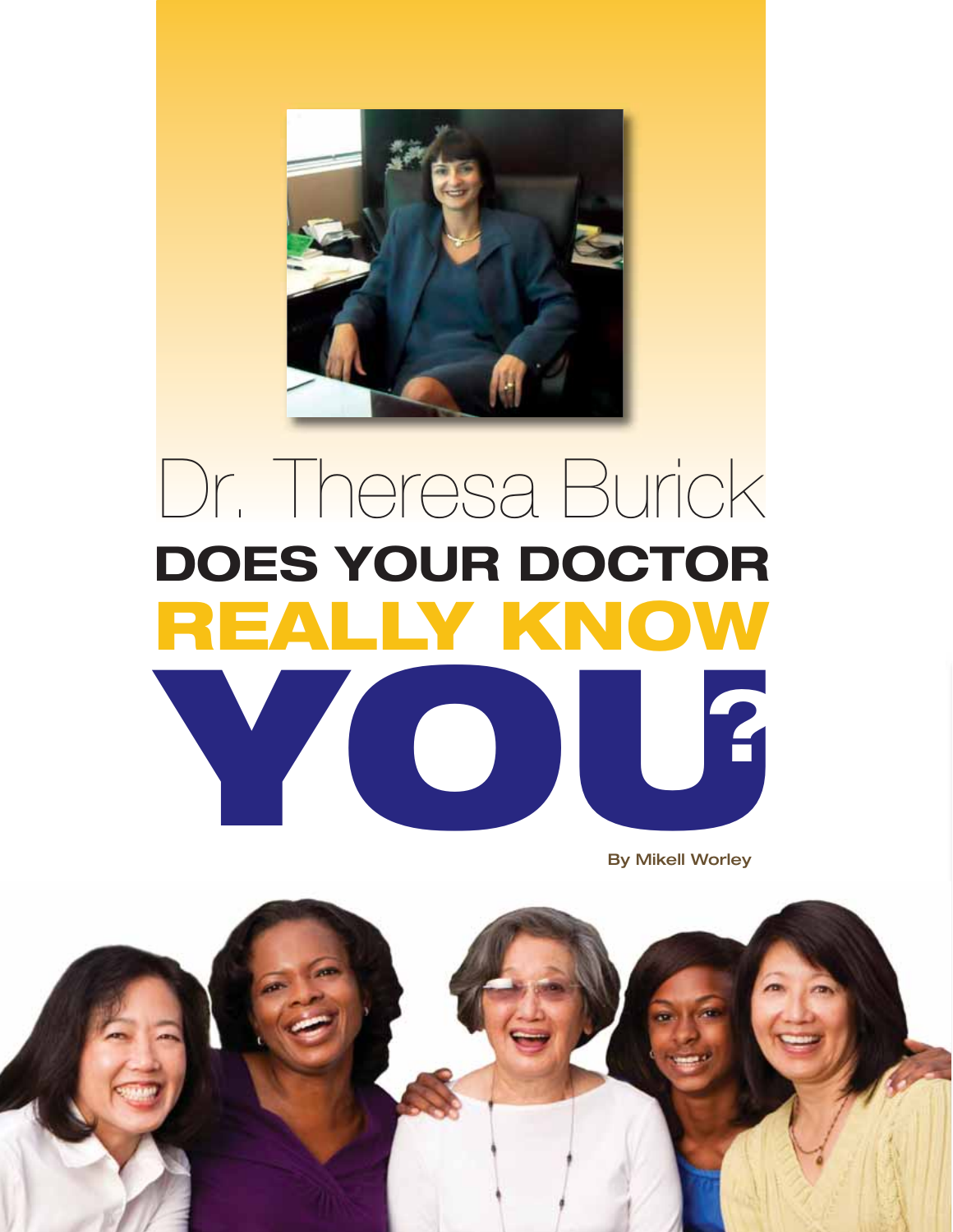**Solution International Wellness located in Mechanicsburg, Pennsylvania. Immediately you sense that your needs will be met,** for Health and Wellness located in Mechanicsburg, Pennsylvawhether you enter as a patient looking for health care or a writer conducting an interview. Hope, the aptly named receptionist, greets each visitor by name with a warm smile and asks if she can get them a drink or if anything else they may need. The environment is more reminiscent of a spa than a doctor's office, and my first thought was that I had misunderstood the center's function. This is unfortunate because we should expect a caring staff and a relaxed atmosphere at a doctor's office.

The center's founder and physician Dr. Theresa Burick promptly appeared and gave me her undivided attention from the time I entered the building until I left. When the phone rang she ignored it, confident that her staff would handle the interruption and let her know if there was an emergency. She prides herself on being a good listener. "Ninety percent of a diagnosis is in the person's history. When you take the time to listen and ask questions you can determine how past experiences, current health habits, and symptoms relate to their immediate concerns," she remarks. "Often they have two or more symptoms that seem unrelated but may well be significant in combination. There is a danger in listening to only one concern at a time. The more information they give me, the better I am able to determine their problem."

Dr. Burick believes that being attentive to her patients is one of her most cost effective practices. Sending patients for numerous tests can be stressful, time consuming, and expensive. "Tests should be used to verify and confirm an educated opinion based on discussions between the patient and the physician. They should not be used as random probing methods to rule out numerous possibilities. The cost of running too many tests, based on simply not taking the time to listen and assess, may well be one of the greatest costs in health care today."

Theresa Burick comes from a family dedicated to service and health care. She is the fifth of six children. Her father was born in Bombay, India, and after completing medical school, he traveled to England to enter residency training there as a general surgeon. Her mother left post-war Germany to study nursing in England. While there they met in the hospital, fell in love, and married. They remained in England for ten years, and then the couple decided to move with their three children to Darjeeling, India, to serve as that area's physician and surgeon.

The Buricks spent three years in Dargeeling enhancing and improving the medical care there. Following the birth of their fourth child, the family immigrated to the United States in 1965. Dr. Azizkhan completed his required residency training at Polyclinic Hospital in Harrisburg, Pennsylvania. "He is an old time general surgeon," Theresa states with pride. "He did it all. At that time doctors didn't specialize. There wasn't any medical procedure that he couldn't do."

Theresa was born on October 4, 1967, and as a child she spent many hours helping her father in his office. By the time she was 12 years old she was taking blood pressure and changing bandages. Her love of medicine blossomed and Burick knew she would follow in his footsteps. "I have always had a passion for helping people. And I love being an advocate for those who don't know how to navigate the system," says Burick. "Health care has become more and more complicated and our patients need help on many levels."

Dr. Burick is committed to unveiling the mystery that often causes unnecessary fear in her patients. She views knowledge and information as the keys to unlocking understanding and trust. It is refreshing